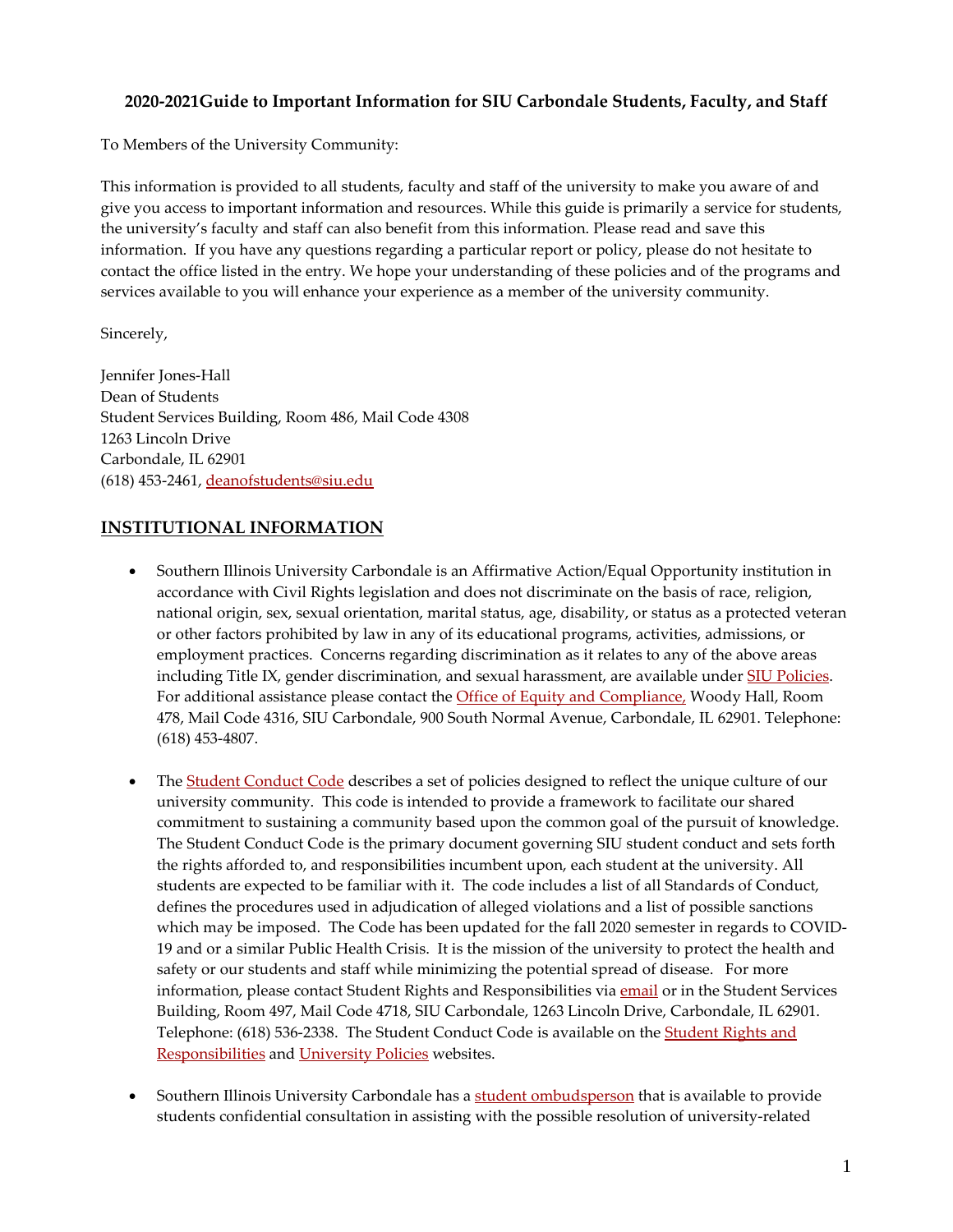concerns, grievances and appeals. For assistance please contact the Dean of Students, Student Services Building, Room 486B, Mail Code 4308, SIU Carbondale, 1263 Lincoln Drive, Carbondale, IL 62901. Telephone: (618) 453-2461.

- Information regarding SIU Carbondale academic programs; entities that accredit, license, or approve the school and its programs; and procedures for reviewing school's accreditation, licensing or approval documentation is available from the Office of the Associate Provost for Academic [Programs,](http://pvcaa.siu.edu/associate-academic-programs/index.php) Anthony Hall, Room 15, Mail Code 4305, SIU Carbondale, 1265 Lincoln Drive, Carbondale, IL 62901. Telephone: (618) 453-7653.
- For information about accommodations, services and access to facilities for students with disabilities, **c**ontact [Disability Support Services,](http://disabilityservices.siu.edu/) Student Health Center, Suite 220, Mail Code 4705, SIU Carbondale, 374 East Grand Avenue, Carbondale, IL 62901. Telephone: (618) 453-5738.
- For information about the **Student Health Center HIPA** (Health Insurance Portability & Accountability Act) privacy practice, Illinois Meningitis Law, vaccination policies, and immunization requirements contact Student Health Center, 374 East Grand Avenue, Mail Code 6740, SIU Carbondale, 374 East Grand Avenue, Carbondale, IL 62901. Telephone: (618) 453-3311.
- For information about individual counseling, group counseling, crisis services, gender-based violence services, alcohol & other drug counseling, couples counseling, Dialectical Behavior Therapy program (DBT), Eating Disorder Outpatient Program (EDOP) and SIU mandatory suicide assessment contact [Counseling and Psychological Services \(CAPS\)](https://shc.siu.edu/counseling/), Student Health Services, 374 East Grand Avenue, Mail Code 6740, SIU Carbondale, 373 East Grand Avenue, Carbondale, IL 62901. Telephone: (618) 453-3311.
- [Policies](http://policies.siu.edu/personnel-policies/chapter4/ch4-all/elecpriv.php) regarding user responsibility of stored information, confidentiality of stored information**,**  inappropriate usage, and electronic mail are available from the Office of Information Technology— Information Security via [email](mailto:salukitech@siu.edu) or at Mail Code 6633, SIU Carbondale, 850 Lincoln Drive, Carbondale, IL 62901. Telephone: (618) 453-5155.
- Southern Illinois University is committed to the health of the university community, to preserve and protect university property and to provide a clean and safe environment. For further information on the [Clean Air policy,](https://policies.siu.edu/other-policies/chapter6/cleanair.php) please visit [SIU Policies.](https://policies.siu.edu/) For additional assistance please contact the Dean of Students, Student Services Building, Room 486B, Mail Code 4308, SIU Carbondale, 1263 Lincoln Drive, Carbondale, IL 62901. Telephone: (618) 453-2461.
- Institutional [Research and Studies](https://irs.siu.edu/) maintains information regarding [completion and graduation rates](https://registrar.siu.edu/office/consumer.php) of cohorts (identified groups) of full-time certificate or degree-seeking SIU Carbondale undergraduates who graduated or completed their programs within 150 percent of the normal time for graduation or completion. For further information or a paper copy, contact Institutional Research and Studies, Faner Hall Room 2179, Mail Code 4512, SIU Carbondale, Telephone: (618) 536-2384*.*
- The Center for Environmental Health and Safety (CEHS) is a department devoted to continually improving occupational and environmental safety and health on our campus. All students and employees are encouraged to review the "Safety Resource Handbook." This handbook provides an overview related to occupational and environmental safety and health issues at SIU, including such issues as:
	- Health and safety responsibilities of employees, supervisors, unit heads and CEHS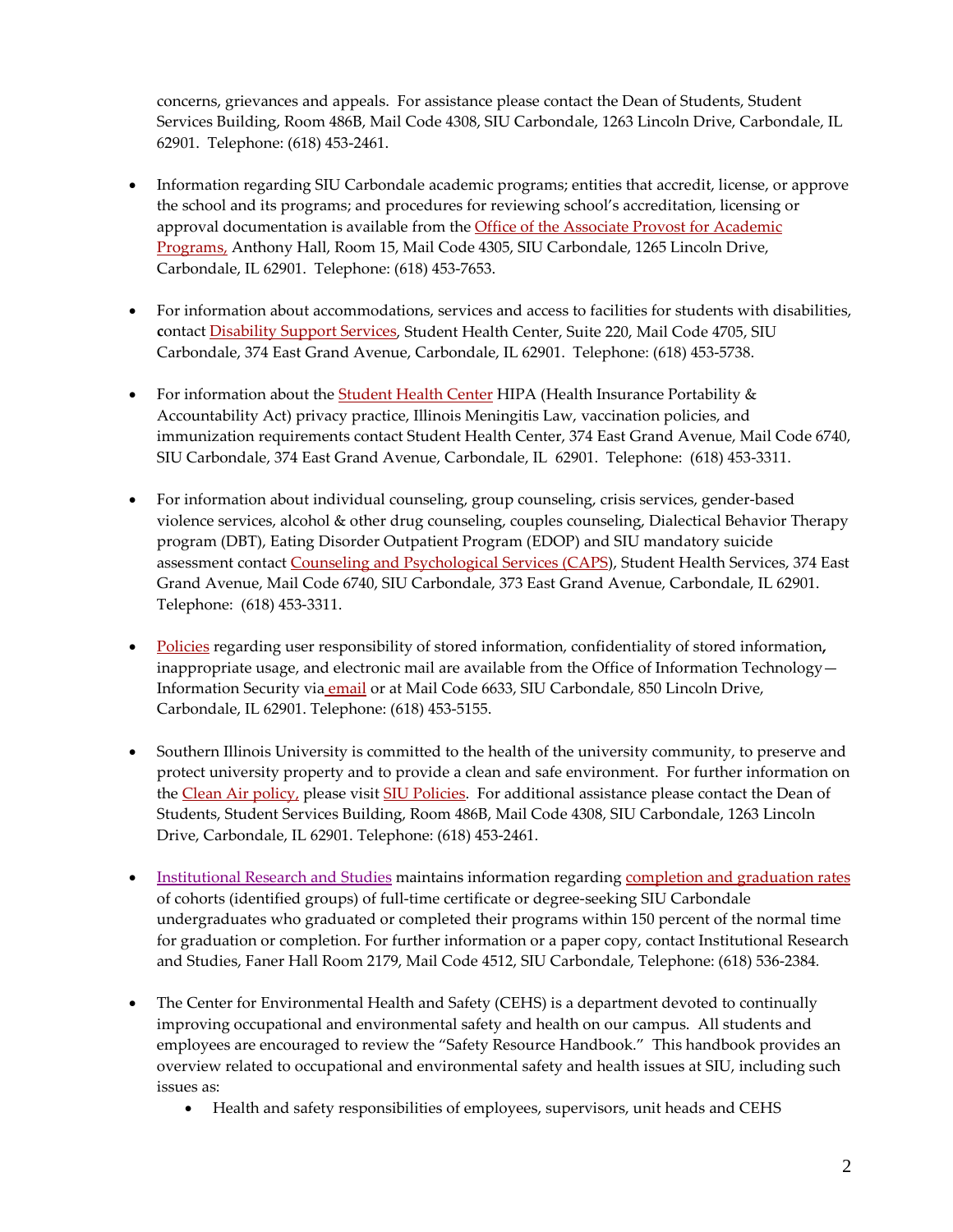- General safety guidelines and practices, including personal protective equipment, workplace inspections, emergency procedures and accident reporting
- Outlines the units within CEHS devoted to assisting the campus community
- Health and safety training checklists for laboratories and non-laboratory workplaces. These checklists are important to assist you and your supervisor in determining regulatoryrequired safety and health training. Please review the training checklist with your supervisor (even if you are employed outside the university).
- Important health and safety phone numbers and contacts

The CEHS [website](http://cehs.siu.edu/) provides many safety and health resources such as fact sheets and guides. CEHS responds to requests for assistance and reports of health and safety concerns, which may be submitted to us **anonymously** or by contacting CEHS at Mail Code 6898, SIU Carbondale, 1325 Radio Drive, Carbondale, IL 62901. Telephone: (618) 453-7180.

- [Voter Registration](http://registrar.siu.edu/office/voting.php) information and locations where you may obtain Illinois Voter Registration applications are available at the Office of the Registrar, Student Services Building, 2<sup>nd</sup> floor, Mail Code 4701, SIU Carbondale, 1263 Lincoln Drive, Carbondale, IL 62901. Telephone: (618) 453-2963.
- The unauthorized distribution of copyrighted materials through illegal downloading or peer-to-peer file sharing may subject a student to civil and criminal liabilities. Copyright infringement is the act of exercising, without permission or legal authority, one or more of the exclusive rights granted to the copyright owner under section 106 of the Copyright Act (Title 17 of the United States Code). These rights include the right to reproduce or distribute a copyrighted work. In the file-sharing context, downloading or uploading substantial parts of a copyrighted work without authority constitutes an infringement. Penalties for copyright infringement include civil and criminal penalties. In general, anyone found liable for civil copyright infringement may be ordered to pay either actual damages or statutory damages affixed at not less than \$750 and not more than \$30,000 per work infringed. For willful infringement, a court may award up to \$150,000 per work infringed. A court can, in its discretion, also assess costs and attorneys' fees. For details, see Title 17, United States Code, Sections 504, 505. Willful copyright infringement can also result in criminal penalties, including imprisonment of up to five years and fines of up to \$250,000 per offense. For further information, a paper copy, or for related policies on disciplinary procedures and legal alternatives, contact [Information Technology,](https://oit.siu.edu/) Mail Code 6633, SIU Carbondale, 850 Lincoln Drive, Carbondale, IL 62901. Telephone: (618) 453-5155.

## **FINANCIAL ASSISTANCE**

• The [Financial Aid Office](http://www.fao.siu.edu/) provides a description of all available federal, state, local, private and institutional financial assistance programs, including application form/procedures; student eligibility requirements; selection criteria; criteria for determining the amount of the student's awards; rights and responsibilities of students receiving Title IV and other financial aid, including criteria for continued eligibility; satisfactory academic progress policies and procedures; method and frequency of financial aid disbursements; terms of any loans received, sample loan repayment schedules and the necessity for repaying loans; general conditions and terms of student employment offered as part of the student's financial aid award; and exit counseling information required to be provided and collected from student Direct Loan borrowers. For further information or a paper copy, contact the director of the Financial Aid Office, Student Services Building, 2<sup>nd</sup> floor, Mail Code 4702, SIU Carbondale, 1263 Lincoln Drive, Carbondale, IL 62901. Telephone: (618) 453-4334.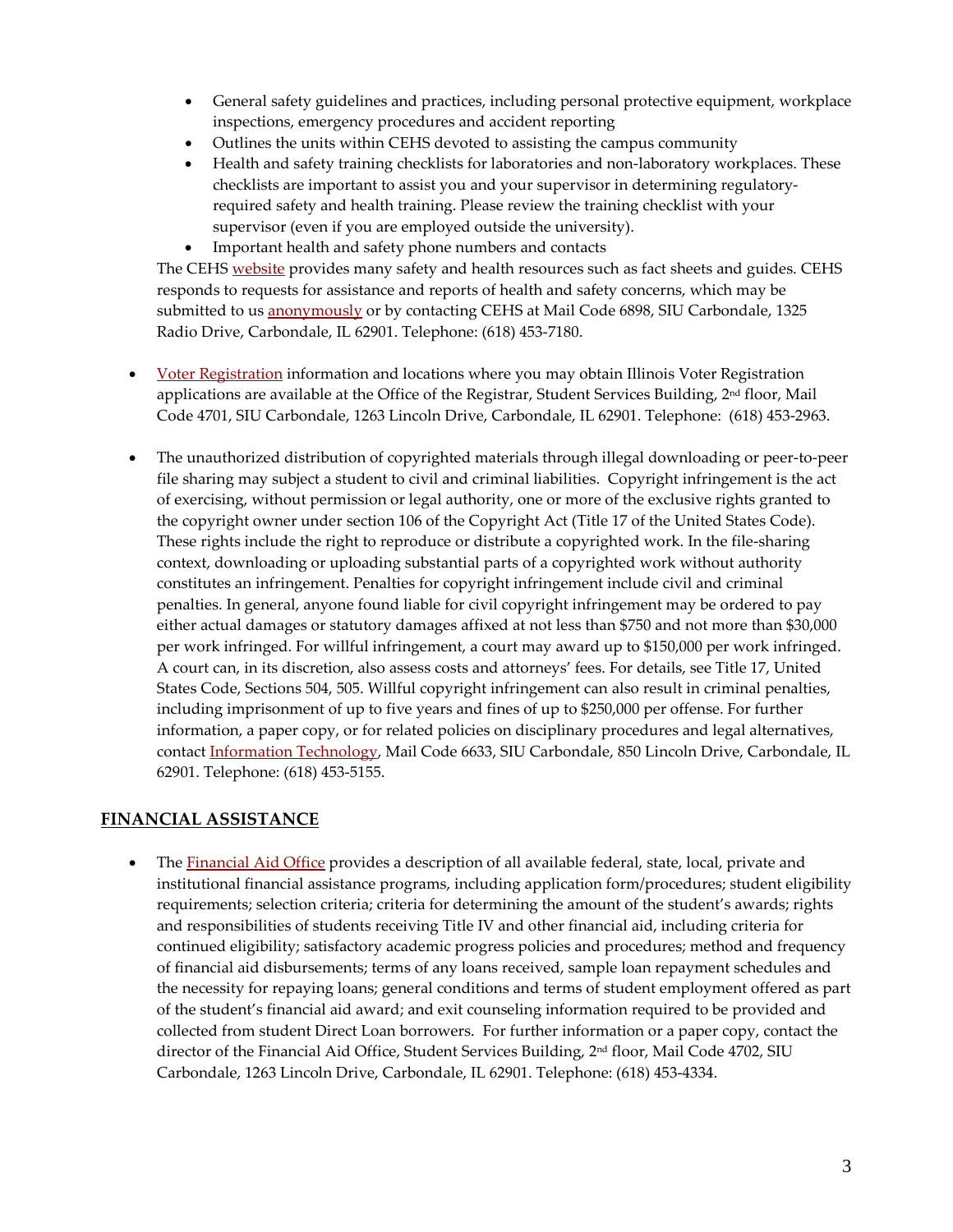- The [Financial Aid Office](http://www.fao.siu.edu/) has information on terms and conditions of receiving direct loan repayment deferments for Peace Corps service, service under the Domestic Volunteer Service Act of 1973, and comparable volunteer service for certain tax-exempt organizations of demonstrated effectiveness in the field of community service. For further information or a paper copy, contact the Director of the Financial Aid Office, Student Services Building, 2nd floor, Mail Code 4702, SIU Carbondale, 1263 Lincoln Drive, Carbondale, IL 62901. Telephone: (618) 453-4334.
- Access to consumer information is available on the Financial Aid Office [website.](http://fao.siu.edu/consumer-info/) Contact the Financial Aid Office for additional assistance: Student Services Building, 2nd floor, Mail Code 4702, SIU Carbondale, 1263 Lincoln Drive, Carbondale, IL 62901. Telephone: (618) 453-4334.
- The SIU Carbondale refund policy is available from the [Office of the Registrar](http://registrar.siu.edu/) [website.](http://tuition.siuc.edu/payrefwaiv.html) Contact the Office of the Registrar for additional assistance, Student Services Building, 2nd floor, Mail Code 4701, SIU Carbondale, 1263 Lincoln Drive, Carbondale, IL 62901. Telephone: (618) 453-2963.
- For information regarding requirements and procedures for officially withdrawing from school, contact the [Office of the Registrar,](http://registrar.siu.edu/) Student Services Building 2<sup>nd</sup> floor, Mail Code 4701, SIU Carbondale, 1263 Lincoln Drive, Carbondale, IL 62901. Telephone: (618) 453-2963.
- Cost of attending information available includes a summary of requirements for the return of Title IV grant or loan assistance by withdrawn students (official or unofficial withdrawals); notice that enrollment in a study abroad program approved for credit may be considered enrollment at the school for the purpose of applying for Title IV assistance; and titles, availability and contact information of employee(s) responsible for dissemination of financial assistance disclosure information. For further information, or a paper copy, contact the **Financial Aid Office**, Student Services Building, 2nd floor, Mail Code 4702, SIU Carbondale, 1263 Lincoln Drive, Carbondale, IL 62901. Telephone: (618) 453-4334*.*

# **EQUITY IN ATHLETICS DISCLOSURE ACT**

- Disclosure of information on participation rates and financial support data for men's and women's sports in intercollegiate athletics can be found on the **Athletics Department** website, or you may contact the Office of Compliance, Saluki Athletics, Lingle Hall, Mail Code 6620, SIU Carbondale, 1490 Douglas Drive, Carbondale, IL 62901. Telephone: (618) 453-5463.
- The [report](http://registrar.siu.edu/office/consumer.php) on graduation rates of student athletes receiving athletic aid is available from the Office of the Registrar, Student Services Building, 2nd floor, Mail Code 4701, SIU Carbondale, 1263 Lincoln Drive, Carbondale, IL 62901. Telephone: (618) 453-2963.

## **JEANNE CLERY DISCLOSURE OF CAMPUS SECURITY POLICY AND CAMPUS CRIME STATISTICS ACT**

- In accordance with Federal law (20 USC  $\S$  1092(f)), the following information is provided for the purpose of increased safety and awareness. For further information regarding these reports, or to request paper copies, contact the Department of Public Safety, Trueblood Hall, Mail Code 6723, SIU Carbondale, 1175 South Washington Street, Carbondale, IL 62901. Telephone: (618) 453-3771.
	- The [Annual Security and Fire Safety Report](https://safe.siu.edu/) (published every October) includes:
		- Three most recent calendar years of select crime statistics for certain on-campus, non-campus, and public properties.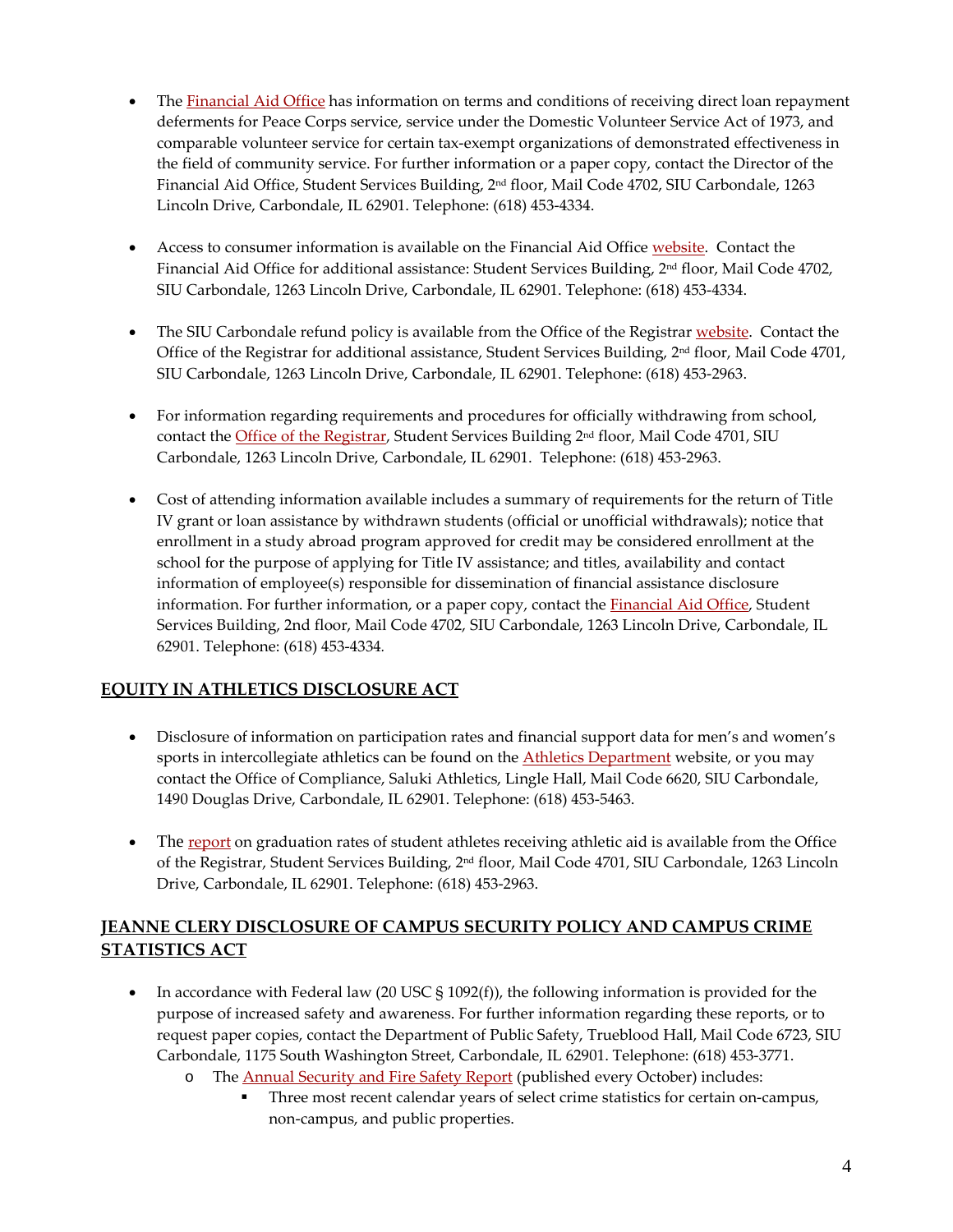- **Three most recent calendar years of fire statistics occurring in student housing** facilities.
- **Procedures for reporting criminal actions or other emergencies.**
- Policies for timely warnings and emergency notifications.
- **Procedures to follow after a sexual assault, including rights guaranteed to victims.**
- Procedure regarding missing students.
- How to obtain information on registered sex offenders.
- **Information regarding education/prevention programs.**
- o The daily crime log is available through the SIU Carbondale [Department of Public Safety.](https://police.siu.edu/)
- o The fire log is available through the SIU Carbondale [Department of Public Safety.](https://safe.siu.edu/)
- Effective January 1, 2012, registered sex offenders who attend or are employed by SIU Carbondale are required to register once a year with the SIU Carbondale [Department of Public Safety.](http://police.siu.edu/) Individuals who wish to review the list of registered sex offenders provided by the Illinois State Police to SIU Carbondale may do so by request at the SIU Carbondale Department of Public Safety. For further information, contact the Department of Public Safety, Trueblood Hall, Mail Code 6723, SIU Carbondale, 1175 Washington Street, Carbondale, IL 62901. Telephone: (618) 453-DPS1 (3771).
- The [sexual harassment policy](http://policies.siu.edu/personnel-policies/chapter4/ch4-all/sexual.php) for SIU Carbondale faculty, staff, students, and visitors was approved May 7, 2009; procedures were approved March 2014. Related student policies and procedures are also referenced in the **Student Conduct Code**. For a paper copy please contact Office of Equity and [Compliance,](http://equity.siu.edu/) Woody Hall, Room 478, Mail Code 4316, SIU Carbondale, 900 South Normal Avenue, Carbondale, IL 62901. Telephone: (618) 453-4807.
- [Wellness and Health Promotion Services](https://wellness.siu.edu/) and the [Dean of Students Office](https://dos.siu.edu/) are home to SIU's confidential advising services. They are dedicated to providing support to all SIU students who are involved in gender based violence (i.e., sexual assault, dating violence, domestic violence, or stalking). The goal is to help students find the support, [resources](https://wellness.siu.edu/topics/survivor_support/) and information needed to continue their studies. To schedule an appointment, please contact the [confidential advisor](http://shc.siu.edu/confidential-advisor/) at Wellness & Health Promotion Services, Student Health Center, Mail Code 6740, SIU Carbondale, 374 East Grand Avenue, Carbondale, IL 62901, telephone: 618-536-4441, or the Dean of Students Office, Student Services Building, Room 486, Mail Code 4308, 1263 Lincoln Drive, Carbondale, IL 62901, telephone: (618) 453-7557.
- Discrimination: Complaint and investigation procedures [related to discrimination](https://equity.siu.edu/gender-based-violence.php) were approved in March 2014. For further information or a complete copy please contact the Office of Equity and [Compliance,](https://equity.siu.edu/) Woody Hall, Room 478, Mail Code 4316, SIU Carbondale, 900 South Normal Avenue, Carbondale, IL 62901. Telephone: (618) 453-4807.

### **DRUG/ALCOHOL ABUSE, POLICIES, PREVENTION AND INTERVENTION RESOURCES**

• To receive federal financial assistance of any kind, all institutions of higher education must certify that they have "adopted and implemented a program to prevent the unlawful possession, use, or distribution of illicit drugs and alcohol by students and employees." This certification is mandated by the Drug-Free Schools and Campuses Act Amendments of 1989. The requirements of the law are separate and distinct from the requirements specified by the Drug-Free Workplace Act of 1988, which relate only to employees (including student workers) involved in work supported by or paid from federal grants and contracts. The rules under the Safe and Drug-Free Schools and Campuses Act are much broader in scope, covering drugs and alcohol, students and employees, on university